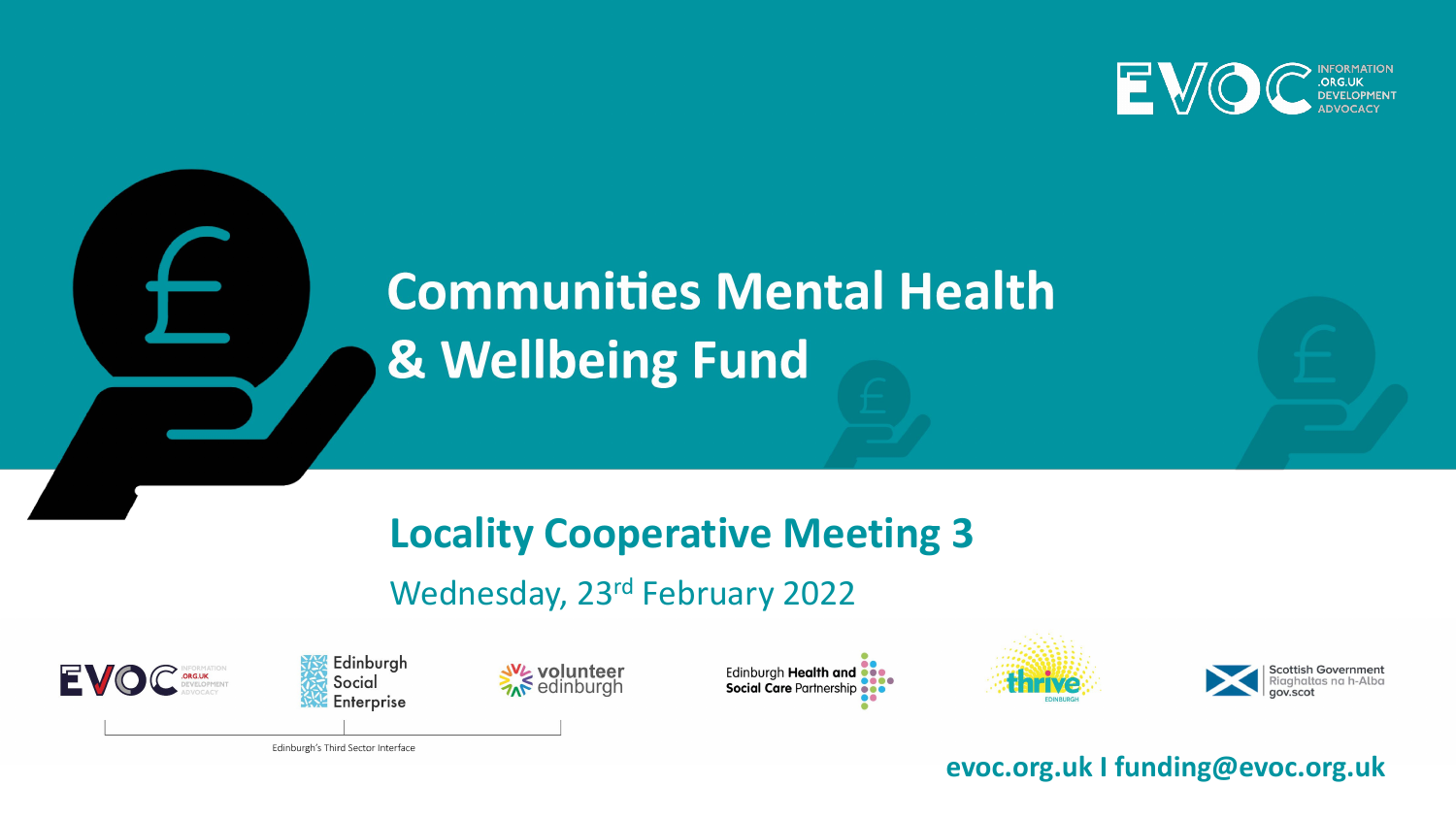

#### **Welcome**

Thank you for returning to the third session where we can look more closely at our collective proposals and explore further collaboration.

- **Introduction and recap: Stef Milenkovic, EVOC**
- **Locality and thematic presentations:** Local and Thematic Groups
- **Exploring how to support engagement from citywide organisations:**
- **Facilitated thematic breakouts**
- **Future timeline:** Ian Brooke, EVOC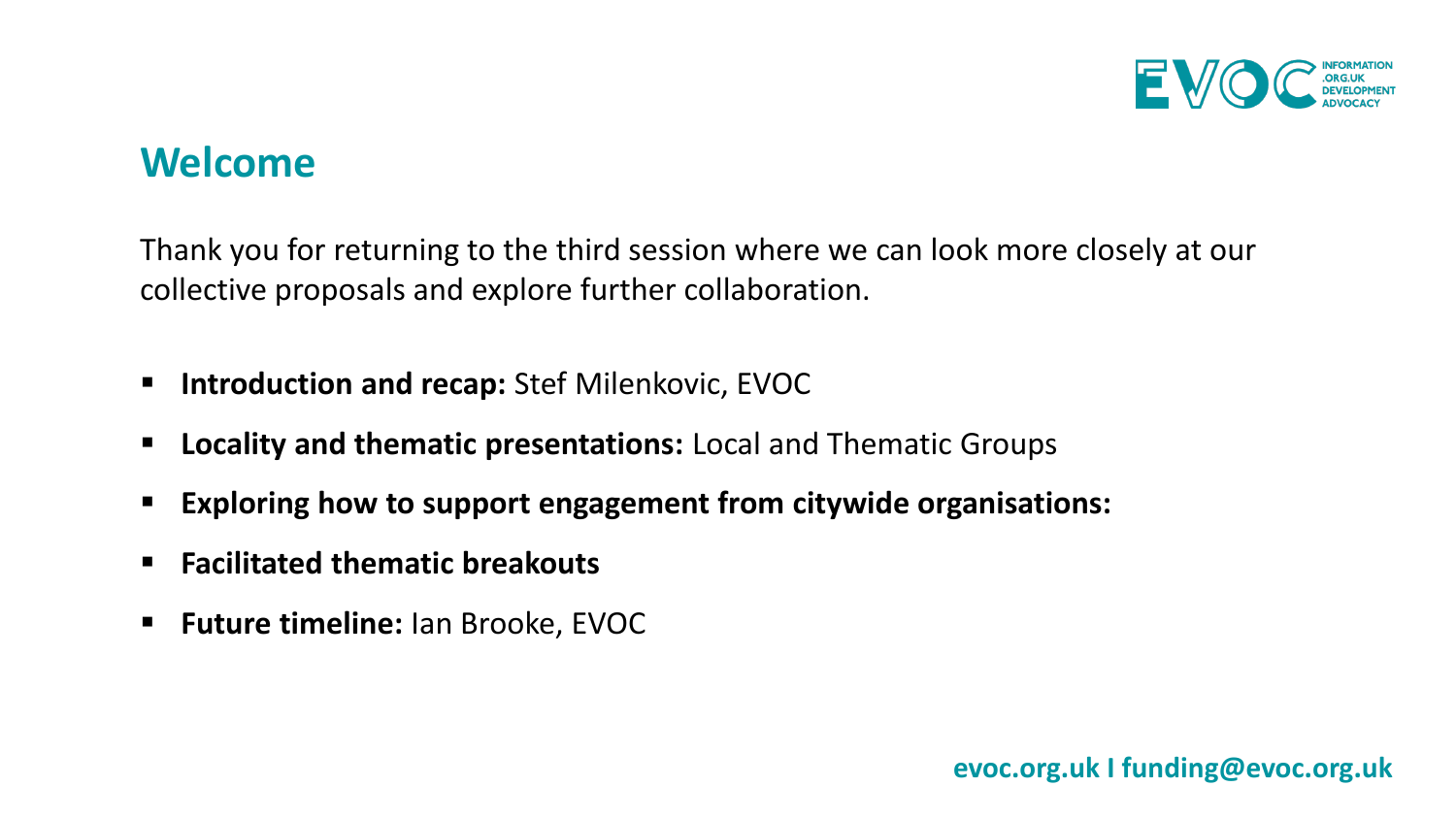

### **Some thoughts**

We wanted to share a few thoughts from our recent planning and development meetings:

- **The timeline – we're still sorry!**
- **Participation and good faith**
- **Differing perspectives – and time to learn**
- **Where you are is ok!**
- **Ongoing commitment**

| <b>100</b> | 99              | 98         | 97                      | $\circ$ . | 95              | 98                    | 93                        | 92              | 91  |
|------------|-----------------|------------|-------------------------|-----------|-----------------|-----------------------|---------------------------|-----------------|-----|
| 81         | 82              | $\delta$ 3 |                         | 85        | 86              | 87                    | 88                        | 39              | 90  |
| 80         | 79              | <b>RP</b>  | 77                      | 76        | 7C <sup>o</sup> | 74                    | 77                        | 72              | /71 |
| 61         | 70              | 63         | A,                      | 65        | 66              | $\sigma$ and $\sigma$ | h-                        | 69              | 70  |
| 60         | o               | 58         | 57                      | 56        | 55              | 54'                   | 53                        | 52              | 51  |
| ั41        | 42              | $\mu_{4}$  | 44                      | 45        |                 | <b>16 47</b>          | త                         | 49              | 50  |
| 40         | 39 <sub>1</sub> | 38         | 37                      | 6         | 2               | 84                    | 33                        | $\overline{32}$ | 3   |
| 21         | 22'             | 23         |                         | 25        | 26              | Z7                    | $T^{\circ}_{\mathcal{F}}$ | 2 <u>/4</u>     | 30  |
| 20         | 19              | 18         | $\overline{\mathbf{Z}}$ | 16        |                 | 14                    | 13                        | 12              | 11  |
| 1          | $\mathbf 2$     | 3          | 4                       | 5         | 6               | 7                     | 8                         | 9               | 10  |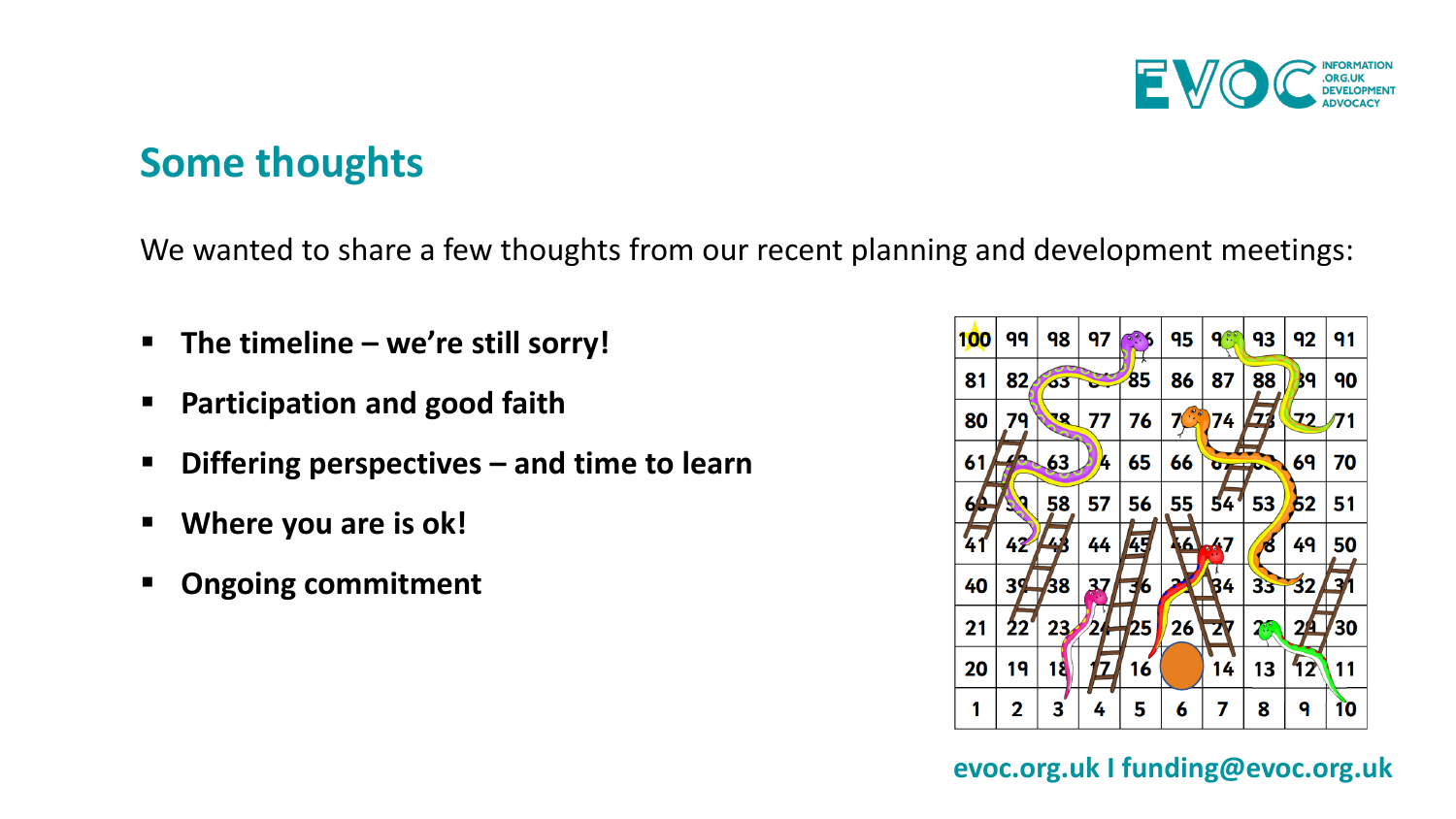

### **Presentations from collaborative groups**

- **Fiona Partington**, The Health Agency, South West Edinburgh
- **John Halliday**, Community Renewal, North West and North East Edinburgh
- **Anne Munro**, Pilmeny Development Project, North East Edinburgh
- **Patrick Dunne**, Leith Community Growers, North East Edinburgh
- **Biddy Kelly, Fresh Start, North West Edinburgh**
- **Brenda Black**, Edinburgh Community Food, South East Edinburgh
- **Joe Sneddon**, Inch Park Community Sports Club & Edinburgh South Football Club, South East Edinburgh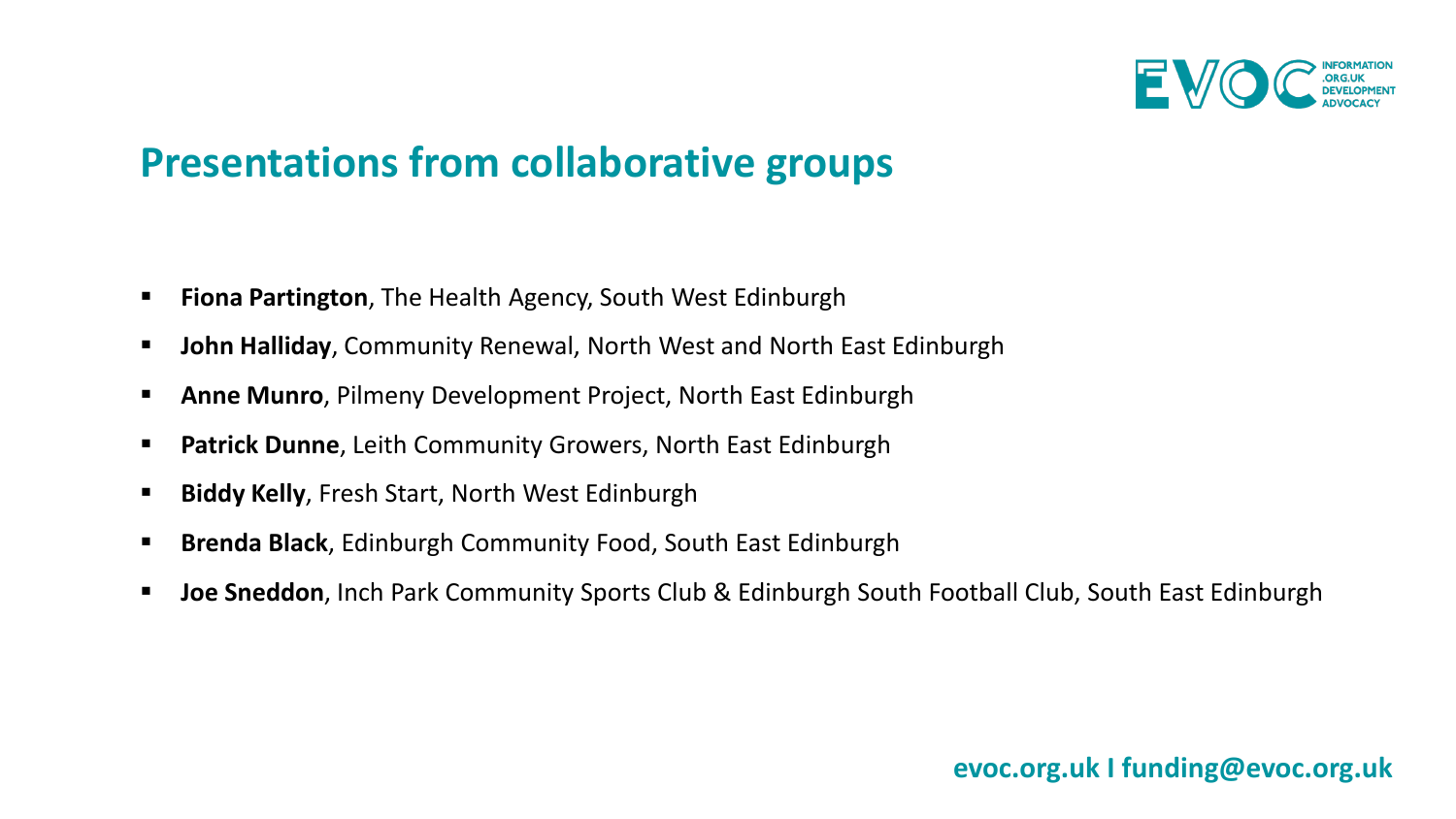

# **OVER TO THE COLLABORATIONS**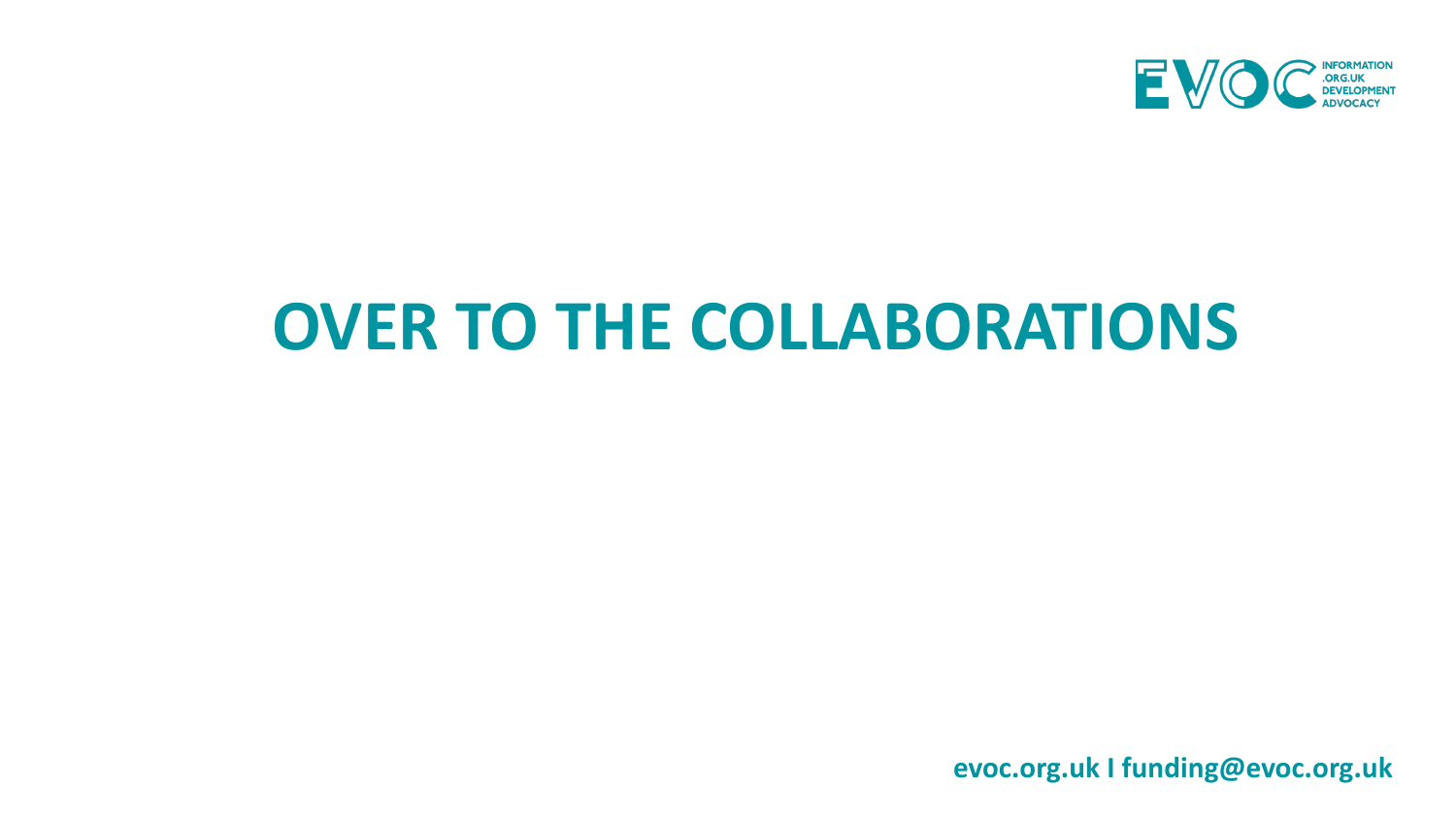

## **Citywide and National Organisations**

- **Guidance and criteria:** Scottish Government outlined a programme which was to be focussed on local areas, local organisations – this creates a tension.
- **How do we work together to create holistic solutions?**
- **How to we create accessible and appropriate solutions?**
- **Thematic groups – next session…**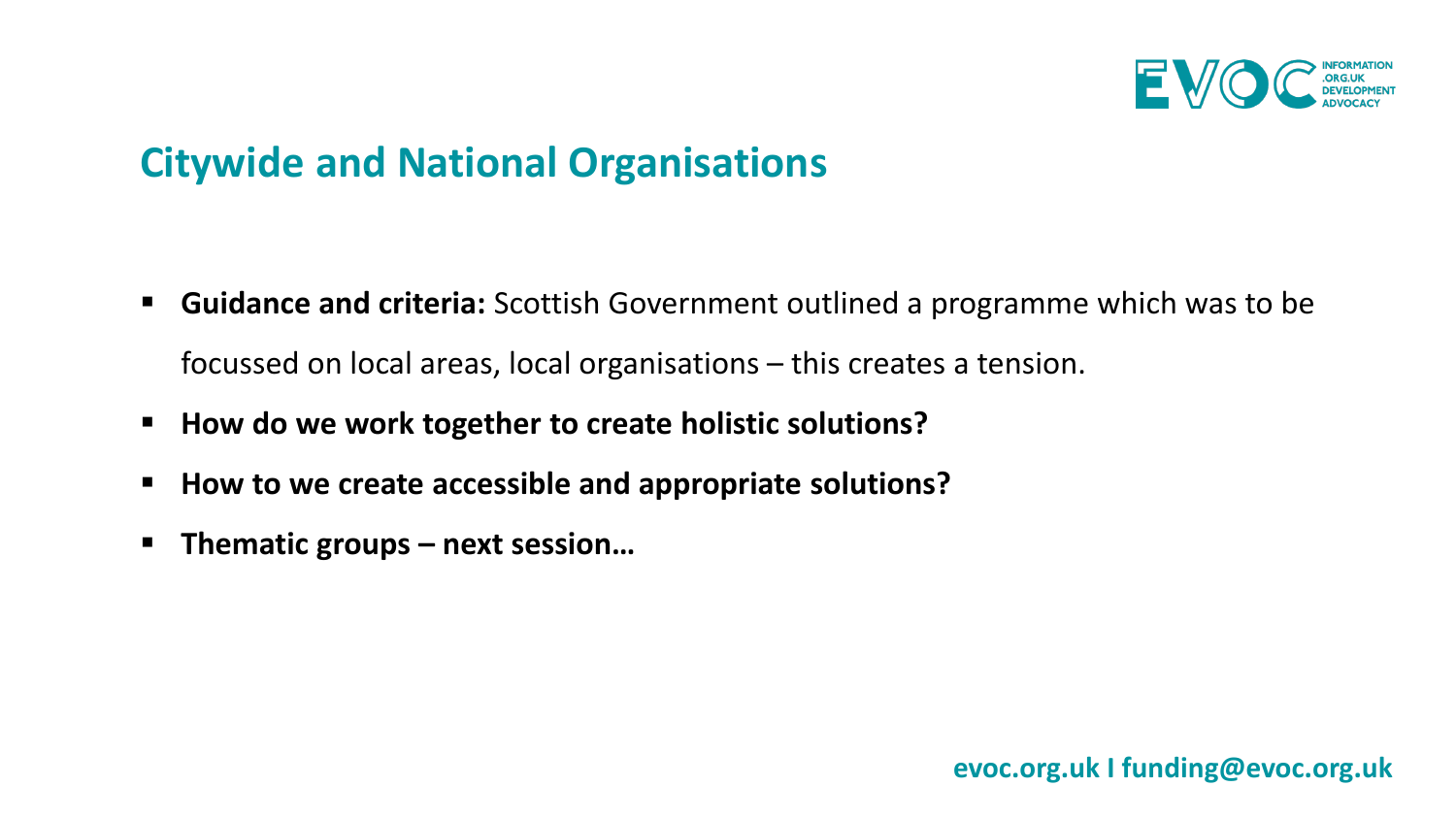

### **Breakout discussions**

We will break out by themes:

- **Informal support**: befriending, social activities, mentoring, informal peer support
- **Formal support**: crisis intervention, groupwork, 121 counselling, formal peer support
- **Physical wellbeing**: physical activities and sports groups, outdoor activities (e.g. walking)
- **Life skills support**: Education, training, food, language, information and advice
- **Infrastructure\***: capital investment, information websites

**\*please be sure to choose the group which is about your expertise (e.g. counselling)**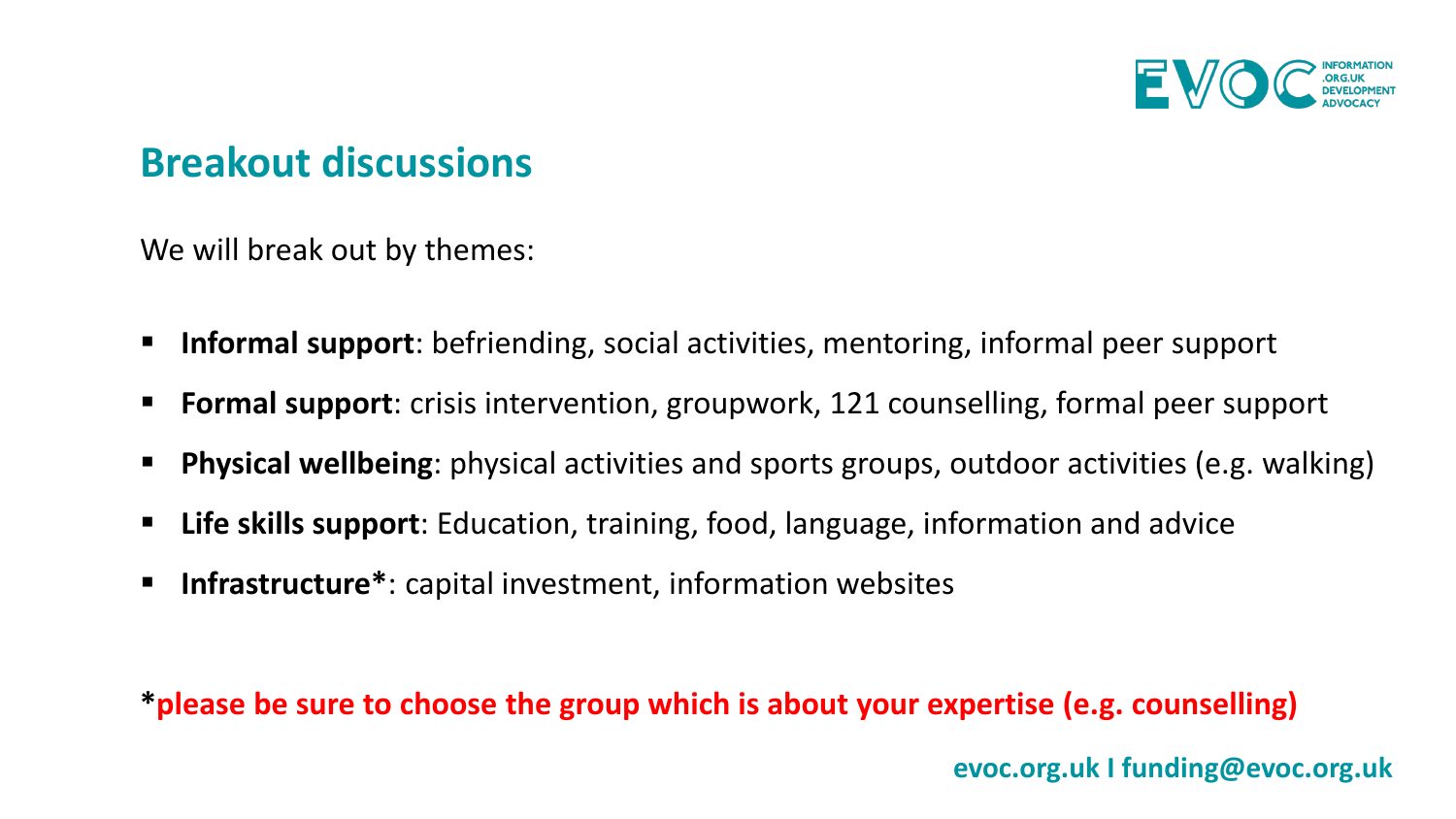

#### **Purpose**

The next stage of the process will involve the Locality Advisory Team members moving some decisions forward. These decisions will be based on the discussions so far and the advice you produce in this session. Please give us your reflections on:

#### **The Expressions of Interest**

- **Collaborative work**: would you like to involve your organisation during the next year? Other ideas?
- **Fairness and equity**: thinking geographically: does the work seem fairly and evenly spread?
- **Equality and access**: do the EOIs give a clear route to support those from equalities groups or those experiencing health inequalities?
- **Thematically**: are there areas of work which are underserved or potentially overprovisions?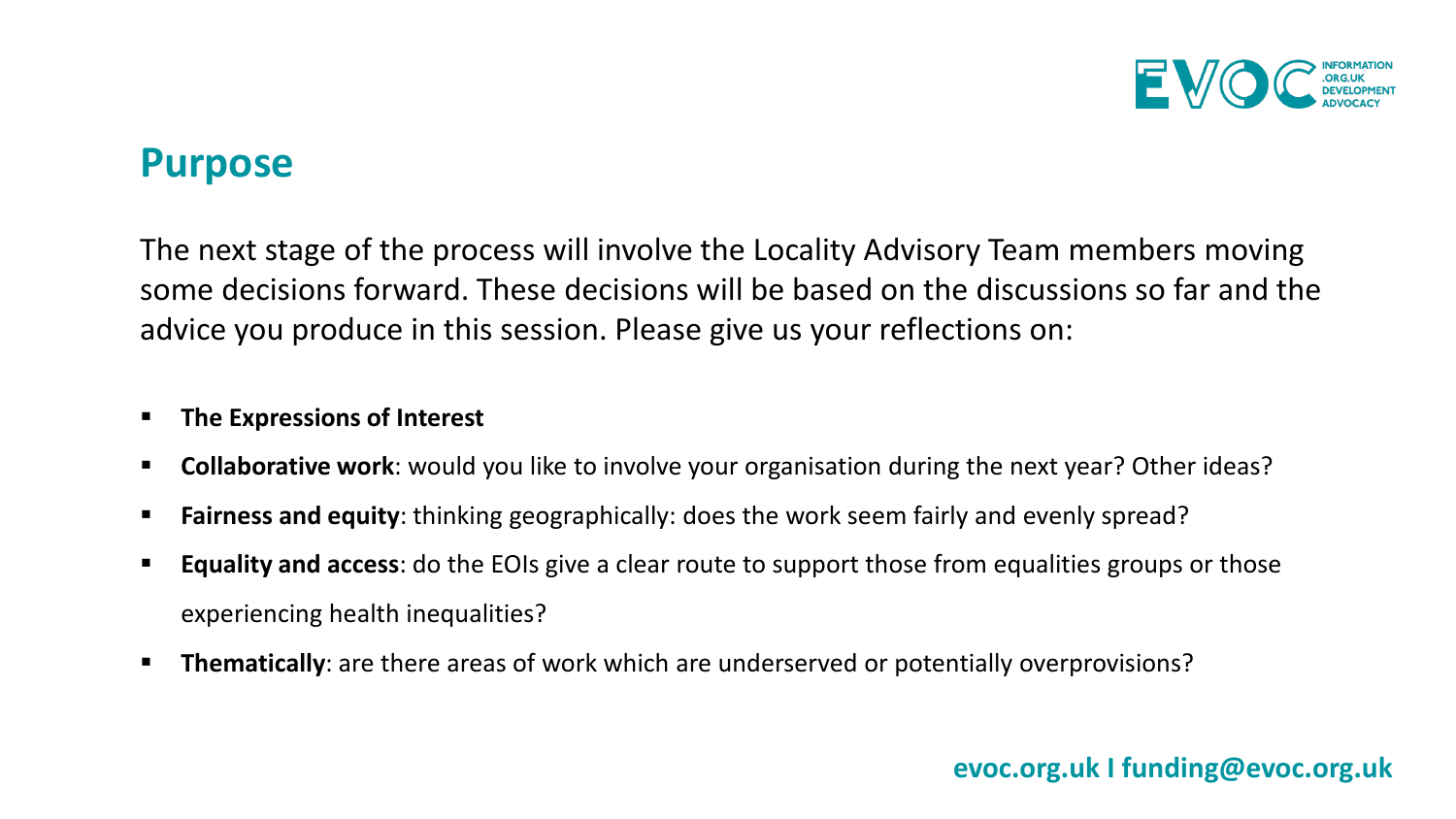

### **A recap on our work with you**

We wanted to remind you of why we have done this:

- **Building blocks**
- **Testing principles**
- **The timeline – we're still sorry!**
- **Ongoing commitment**

| <b>100</b> | 99          | 98              | 97     | $\circ \circ$ | 95              | $\mathbf{Q}$          | 93                                    | 92              | 91                   |
|------------|-------------|-----------------|--------|---------------|-----------------|-----------------------|---------------------------------------|-----------------|----------------------|
| 81         | 82          | 63              | $\sim$ | 85            | 86              | 87                    | 88                                    | 39              | 90                   |
| 80         | 79          | <b>RR</b>       | 77     | 76            | 7C <sup>o</sup> | 74                    | <b>77</b>                             | 72/71           |                      |
| 61         | 70          | 63              | A,     | 65            | 66              | $\sigma$ and $\sigma$ | Æ                                     | 69              | 70                   |
| 60         | 9           |                 | 57     | 56            | 55              | 54'                   | 53                                    | 52              | 51                   |
| 41         | 42          | $\mu_{\Lambda}$ | 44     | 45            |                 | 16 47                 | ಣೆ                                    | 49              | 50                   |
| 40         | $39+$       | 38              | 37     | 6<br>उ        |                 | 84                    | 33                                    | $\overline{32}$ | $\overrightarrow{3}$ |
| 21         | 22          | 23 <sub>1</sub> | 2      | 25            | 26              | <b>ZV</b>             | $\mathcal{L}_{\mathcal{F}}^{\bullet}$ | 2 <u>/4</u>     | 30                   |
| 20         | 19          | 18              | 7      | 16            | 15              | 14                    | 13                                    | 12              | 11                   |
| 1          | $\mathbf 2$ | 3               | 4      | 5             | 6               | 7                     | 8                                     | q               | 10                   |